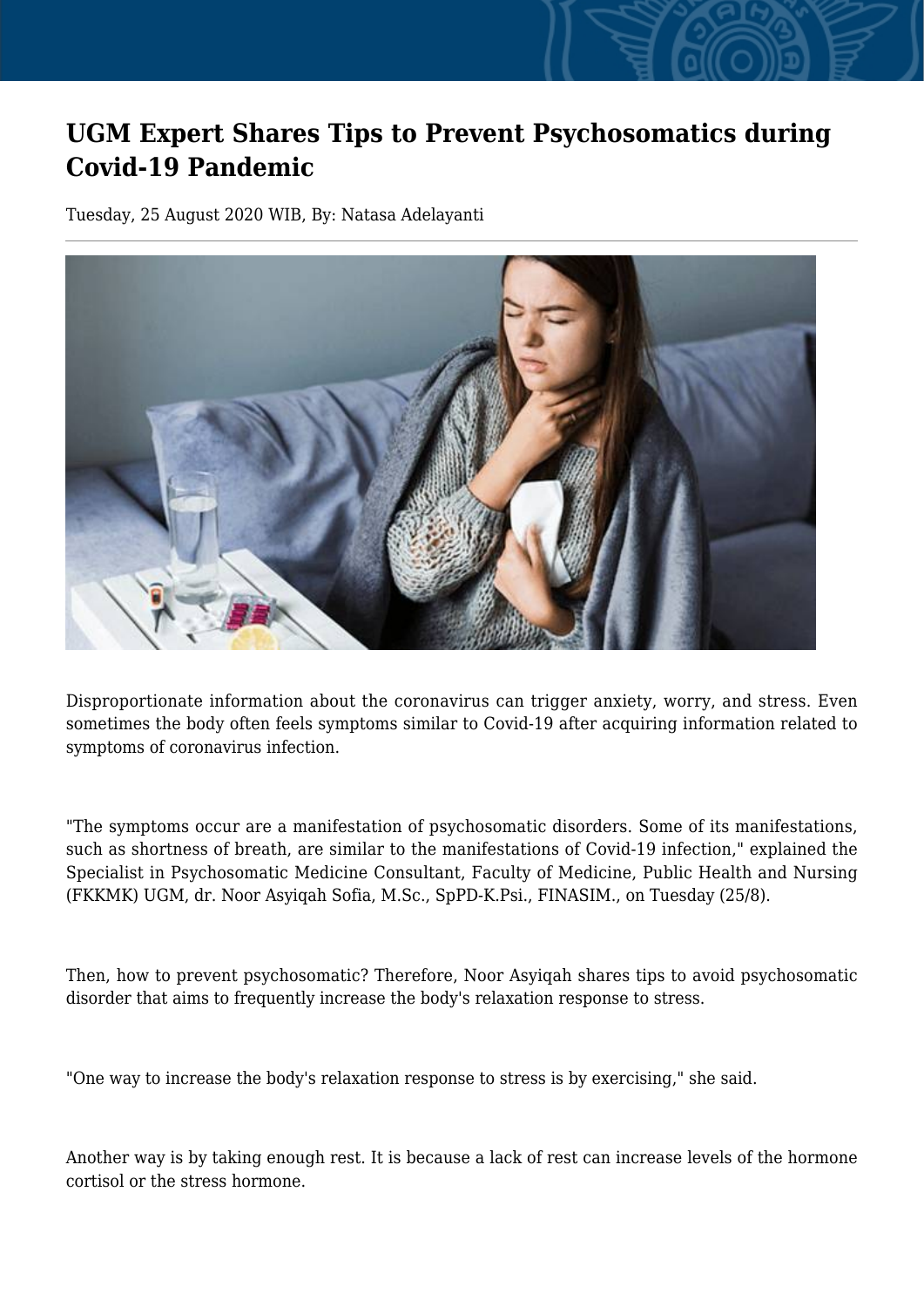

The next following tips is adjust a nutritious and balanced diet. By eating nutritious foods can help lessen levels of the increased hormones cortisol and adrenaline when we get stressed.

"Also, don't forget to improve our spiritual quality," added the lecturer at the Department of Internal Medicine, FKKMK UGM Psychosomatic Division.

She said that if a psychosomatic disorder has occurred, there should be a holistic approach for its handling. The approach is underlying psychological disorder as well as an approach to physical disorders that occur as a result of the psychosomatic disorder.

"For example, people who often experience shortness of breath because of anxiety disorders. Besides handling complaints of shortness of breath, but optimal handling of anxiety disorders is also important, either in the form of administering anti-anxiety drugs or giving appropriate psychotherapy," she explained.

## **Identify Symptoms**

She revealed that psychosomatic is a disorder or disease with symptoms related to physical illnesses caused by psychological factors or certain psychosocial events. This condition generally occurs due to a person's lack of adaptability in dealing with stress.

"It is considered as a not normal reaction if it has become a psychosomatic disorder because it means the patient has physical disruption," she explained.

Psychosomatic can occur through emotional processes, namely, non adapted stress. Then, the brain will process the emotions and transmit it through the sensor system to the body organs. For example, the digestive tract, respiratory tract, and hormonal system.

She gave an example in individuals who undergo short of breath, this indicates a psychosomatic disorder in the respiratory tract. This condition happens if there is a great influence on the patient's psychological condition on the shortness of breath.

She further explained that psychosomatic disorders can occur both in healthy people, but can also occur in people who physically have conditions in their physical organs. In physically healthy people, this psychosomatic disorder will induce various manifestations, such as frequent palpitations, cold